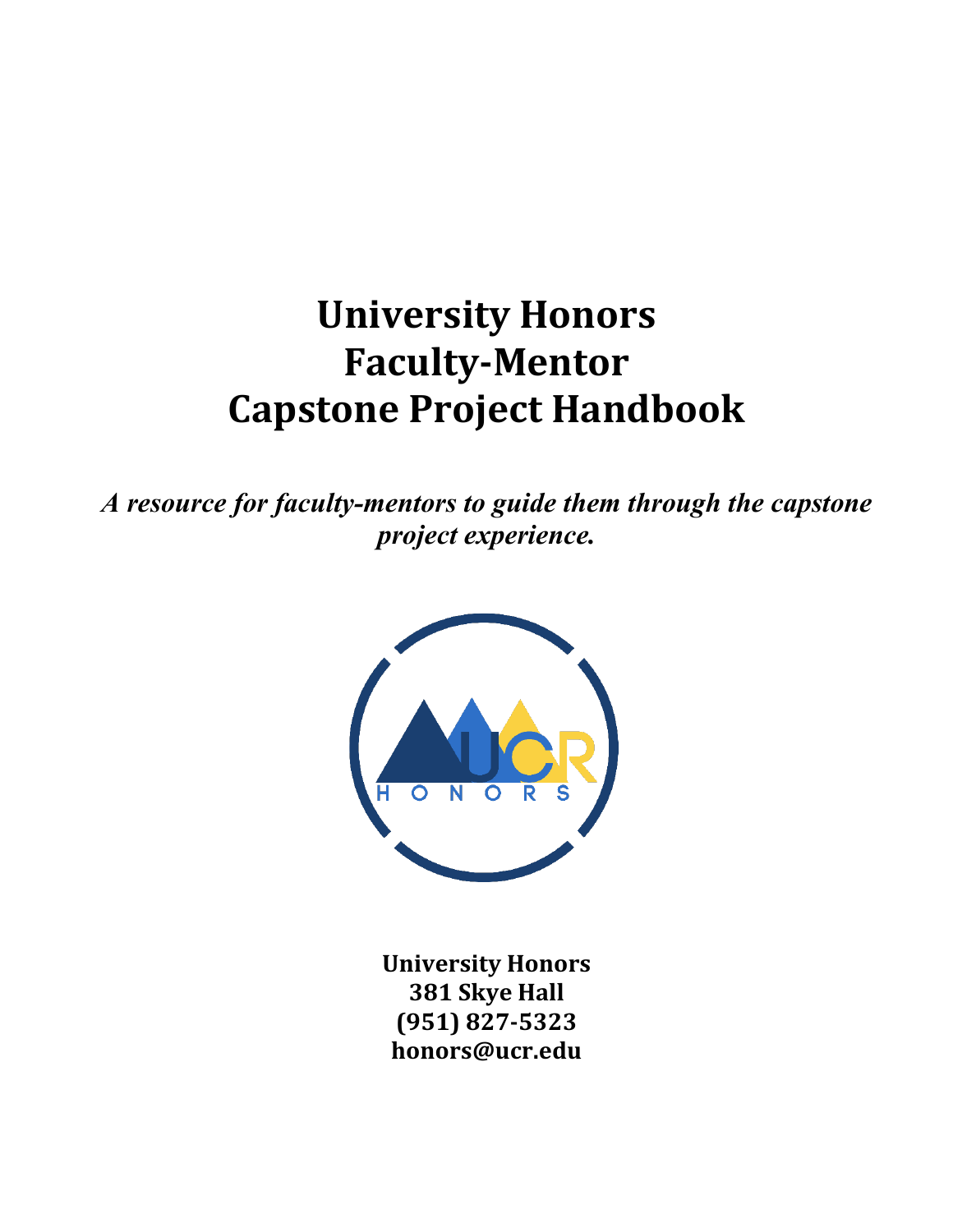# **Goal of the Capstone Project:**

The goal of the University Honors capstone project is to enable an undergraduate student to explore, develop, and complete an original project resulting from faculty-mentored research or creative activity. Through this experience, a University Honors student contributes to the advancement of knowledge, or to a creative endeavor, consistent with the role of a research university.

# **Expectations of the Faculty-Mentor:**

**Only a full-time faculty member (Assistant Professor, Associate Professor, Full Professor, LPSOE, LSOE, or Cooperative Extension Specialist) is eligible to serve as a faculty-mentor**. The facultymentor serves a crucial role in the exploration, development, and completion of a student's capstone project, which, typically, but not always, culminates in a written document and represents the final requirement for graduation with University Honors distinction. Listed below are suggestions that reflect a positive mentor-mentee relationship:

- 1. View an optional faculty-mentor orientation video provided by the Faculty Director of University Honors.
- 2. Read, and become familiar with, the "University Honors Faculty-Mentor Capstone Project Handbook."
- 3. Mentor no more than three University Honors students during a given academic year.
- 4. Provide quarterly progress reports regarding the student's research/creative activity to the Faculty Director of University Honors, who will serve as the instructor-of-record for a one-unit, letter-graded, in-progress, HNPG 199H course, which the student will enroll in each quarter while completing their capstone project.
- 5. Listen to the student, as they explain their idea for a capstone project, and guide the development of forming the idea into a realistic project, especially in the context of COVID-19.
- 6. Communicate with the student about the methodologies that are needed to develop the idea, including, but not limited to, the process and timeline involved with obtaining Institutional Review Board (IRB) approval, as needed.
- 7. Introduce the student to other personnel in the applicable research program, establish clear reporting lines between the student and the other personnel, and explain the culture of the research group, if applicable.
- 8. Inform the student of the unpredictable nature of research; the need for individual initiative, accountability, and adaptability; the prospect that the project may not achieve expected results, even if the student performs at full capacity; and the process of responding to a failed experiment, a null hypothesis, or inconclusive results.
- 9. Inform the student of the expected time commitment for conducting the project and for writing the final document and assist the student with developing, and adhering to, a realistic timeline.
- 10. Apply for funding from University Honors, if necessary, to support the student's research/creative activity.
- 11. Establish timelines and expectations for periodic progress reports from the student and meet with the student on a regular basis, at least bi-weekly, to monitor progress and offer support and guidance regarding research/creative activity, content, editing, troubleshooting, discipline-specific formatting, IRB approval (if applicable), research results, timeline, and expectations.
- 12. Review drafts of the abstract, prospectus, timeline, all project components, and the final project and provide feedback.
- 13. Assist the student in preparing their required oral presentation or poster presentation of the capstone project, help the student to identify an appropriate venue for the oral presentation or poster presentation (e.g., discipline-specific conference; Undergraduate Research, Scholarship,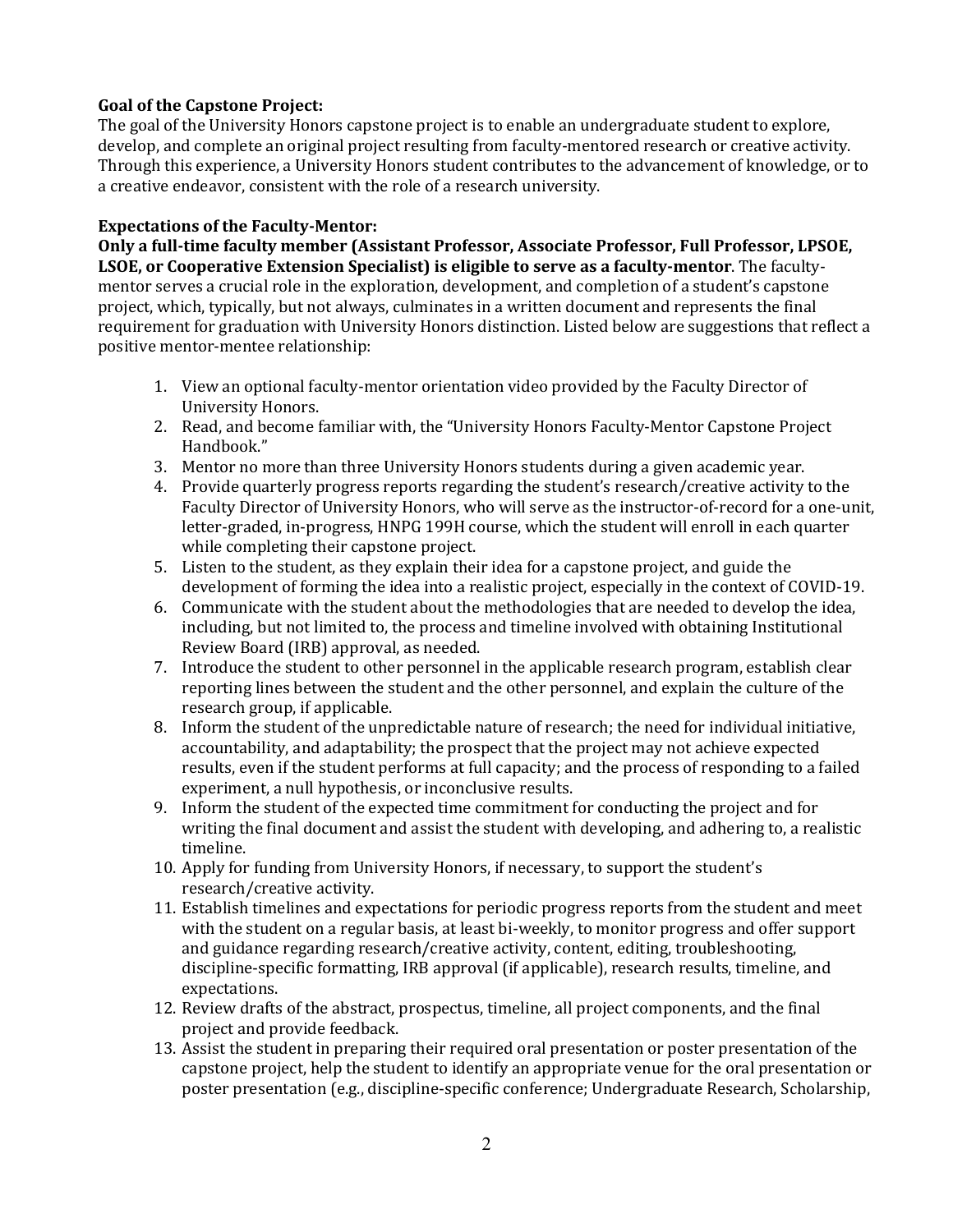and Creative Activity Symposium; classroom setting; lab meeting; community event; etc.), and attend their oral presentation or help the student to identify another faculty member to attend.

- 14. Complete the University Honors Capstone Project Rubric (appended), which will be e-mailed to the faculty-mentor upon the student's submission of their capstone project. The rubric will be due no later than the end of finals week of the quarter of the capstone project submission. The rubric will be used solely as an evaluation tool for the capstone project and not as a mechanism for assigning a grade for HNPG 199H.
- 15. Accept the invitation to attend the University Honors Cording Ceremony, which will occur near the end of spring quarter.
- 16. Upon the student's completion of their capstone project, determine whether it is appropriate for University Honors to archive the student's capstone project in eScholarship, the openaccess repository for UC scholarly works. If not appropriate, submit, in writing, a request for the project not to be archived in eScholarship to the University Honors Faculty Director, Dr. Richard Cardullo, a[t honorsdirector@ucr.edu](mailto:honorsdirector@ucr.edu)
- 17. Contact the student's University Honors Counselor, the Administrative Director of University Honors, or the Faculty Director of University Honors with any issues or concerns related to the student and/or their capstone project.

## **Expectations of the University Honors Student:**

Completion of the University Honors capstone project involves effort beyond ordinary coursework. The responsibility for developing and completing the project rests with the student, in collaboration with their faculty-mentor. Throughout the capstone project experience, the student must demonstrate initiative, dedication, and determination, and be willing to invest the time and intellect to produce an original project consistent with the ideals of University Honors.

Each student will be responsible for securing a faculty-mentor. In consultation with their faculty-mentor, the student should utilize the resources provided in HNPG150 to develop their capstone project. The student should also consult with their designated Honors Counselor, as needed, for guidance. If a student experiences challenges with their capstone project that are not being addressed by their faculty-mentor, or if a student is experiencing challenges with their faculty-mentor, it is the student's responsibility to contact their designated Honors Counselor immediately.

It is important to understand that, consistent with the nature of an open-ended, intellectual activity, not every project in research or creative activity will lead to clear-cut conclusions. One of the many roles of the faculty-mentor is to guide the student through the process of handling a failed experiment, a null hypothesis, inconclusive results, or any other obstacle related to the research or creative activity. "Unsuccessful" research can still be developed into a capstone project, as the student still learned something, and the "unsuccessful" research still contributes to the student's knowledge of the particular topic.

Each University Honors student will participate in one of three general types of University Honors capstone projects. A student may:

- 1.) Conduct **research** under the direction of the faculty-mentor, for example, a scientific experiment.
- 2.) Engage in **creative activity,** in which they create an original work, for example, a collection of poetry.
- 3.) Conduct an analysis of a meaningful **experiential activity,** for example, a study-abroad experience. For this third type of capstone project, a student must evaluate their experience as part of a larger concept. The experience should become an example, not the focus, of the project, a lens into wider issues, not simply an exploration of personal growth. This type of project should involve research beyond the experience itself, for example, archival information, observational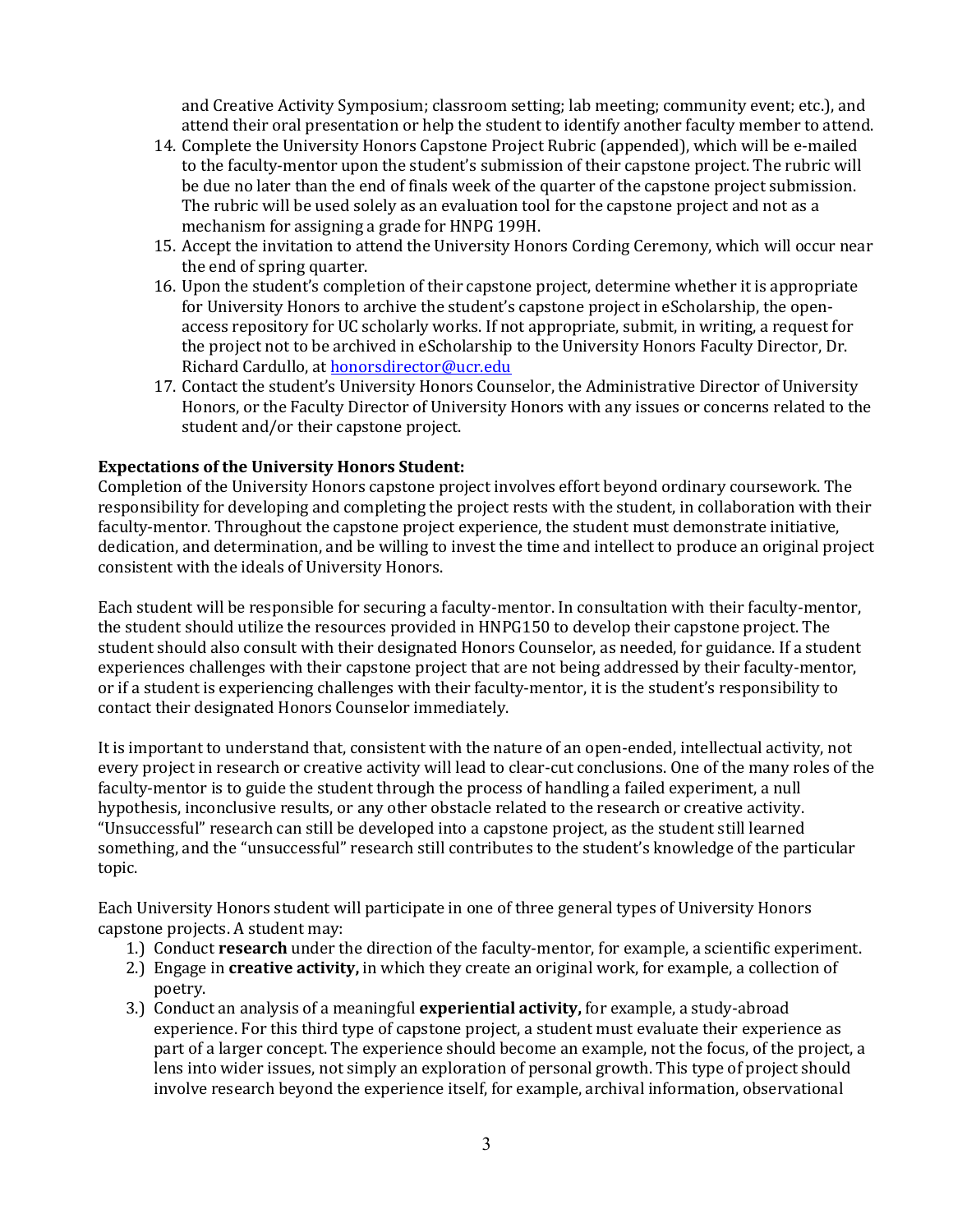data, literature reviews, and/or interviews. A student choosing this pathway should outline a project with their faculty-mentor prior to the start of the experiential activity.

Regardless of the type of capstone project a student may pursue, the student should discuss with their faculty-mentor if their project requires Institutional Review Board (IRB) approval. One of the many functions of the IRB is to work within federal regulations to protect the rights and welfare of human subjects involved in research conducted under the auspices of the University of California, Riverside. If IRB approval is applicable to a student's capstone project, the student and faculty-mentor should work collaboratively to seek IRB approval, however it is the mentor's responsibility to submit the IRB application on behalf of the student. Please note that students who pursue projects involving IRB approval should anticipate that the IRB approval process can take several weeks to complete. For more information about the IRB process, please view the document appended to the end of this handbook.

*COVID-19 Note: Considering the current campus closure and the uncertainty regarding when in-person instruction will resume, pursuing a project that requires IRB approval (e.g., working with human subjects) or on-campus research will likely be challenging. As a result, students are encouraged to pursue projects that:*

- *(1) Do not require IRB approval.*
- *(2) Can be completed based on data collected by the faculty-mentor, a post-doc, or a graduate student that the student would then analyze.*
- *(3) Can be completed based on the analysis of pre-existing data sets.*

## **Support provided by University Honors**

University Honors will support the development of each student, in the following ways, to prepare them to conduct research, engage in a creative activity, or participate in an experiential activity at a level worthy of University Honors distinction. The outcome of this distinctive work will be the completion of a capstone project.

- 1. Provide assistance to each student during the development of the capstone project, including:
	- a. Providing each student, through Honors coursework, Honors counseling, and Honors events, with resources and opportunities for interacting with faculty members, in an effort to select a faculty-mentor.
	- b. Assigning each student to submit an abstract (Capstone Project Proposal Form), prospectus, and timeline related to their proposed capstone project in the HNPG 150 course required winter quarter of the third year.
	- c. Exposing each student to the process of discovery in HNPG 150 and how to respond to difficulties during the discovery process.
	- d. Requiring each student to enroll in one unit of HNPG 199H during spring quarter of the third year and each successive quarter until completion of the capstone project.
- 2. Train each student, in HNPG 150, to optimize appropriate research materials and resources, including, but not limited to:
	- a. Navigating databases.
	- b. Accessing Intercampus Library Loans.
	- c. Reviewing special collections.
	- d. Developing bibliographic management tools.
	- e. Utilizing proper source citations based on their discipline-specific style-guide.
	- f. Distinguishing reputable and current academic sources.
	- g. Contacting appropriate scholars as primary resources.
	- h. Identifying, and applying for, research grants, scholarships, and other funding sources.
- 3. Refer each student to the Writing Support Program, in the Academic Resource Center, as needed, to write and review the capstone project.
- 4. Communicate with the faculty-mentor to foster a team effort in assisting the student with the capstone project.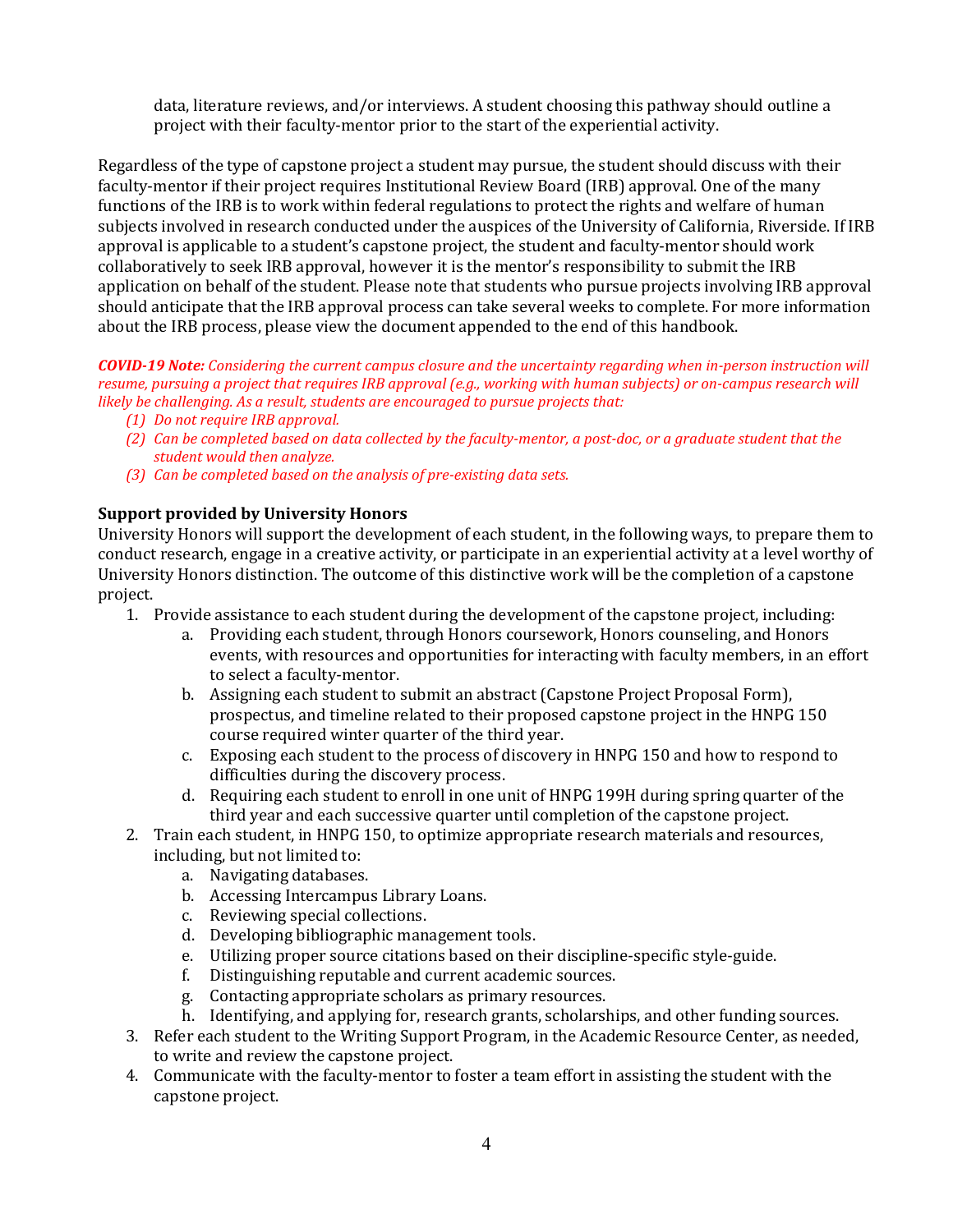## **Timeline for the Capstone Project**

The capstone project typically takes place during the student's final two years at UCR. While some students may initiate their projects earlier, the steps required to initiate a capstone project begin with the development of an original, creative idea (or a hypothesis) and a framework to conduct the project.

Each University Honors student is encouraged to begin thinking about their capstone project as early as their first year. University Honors Counselors encourage each student to consider their general areas of interest and then to think of a specific issue, topic, question, problem, or hypothesis related to that general area of interest. As each student progresses through HNPG 16/17/18 and HNPG 2W during their first two years in University Honors, they are exposed to interdisciplinary thinking and civic engagement, in an effort to help the student develop and/or refine their idea for an eventual capstone project.

The timing of when the capstone project begins varies across the disciplines. In the natural and social sciences, it is not unusual for a student to initiate a research experience early on, resulting in a full two (or three) years of research in a laboratory or field environment. In contrast, a student in the arts or humanities may require less formal preparation, and the majority of the creative output can be completed in the final year.

Regardless of when students begin their research, in the winter quarter, all third-year students will take HNPG150, which will introduce how research is conducted in various disciplines and the elements that will constitute a student's capstone project. The course will also provide resources for identifying and securing an appropriate faculty-mentor.

A student's fourth year in University Honors is designated for the student to conduct their research or creative activity and to complete their capstone project. Involvement of the faculty-mentor is crucial during this period, in order to ensure successful and timely completion of the project. Throughout a student's fourth year, the faculty-mentor should be available to meet regularly with the student, preferably bi-weekly; to offer information, support, and guidance throughout the research process and the writing process; to assist the student with overcoming obstacles and challenges; to proactively communicate with the student and their University Honors Counselor regarding any concerns; to offer suggestions pertaining to the format of the content; to review drafts of the project and offer constructive feedback; to generally encourage the student throughout the entire process; and to provide quarterly progress reports to the Faculty Director of University Honors. **A student's capstone project is due no later than 12:00 p.m., on the Thursday of Week 6, of their quarter of graduation (usually spring quarter).** 

#### **Capstone Project Submission Process and Formatting**

The capstone project must be a minimum of 15 pages in length, excluding the title page, abstract, acknowledgments, and references pages. Given the variety of research, creative activities, and experiential activities that exist, the student, together with their faculty-mentor, will determine the appropriate content and format of the final project. In general, the format should be consistent with the disciplinespecific style guide. The student will be required to submit their capstone project electronically during their final quarter in HNPG 199H. University Honors will obtain the Faculty Director's signature on behalf of the student. With the faculty-mentor's approval, a student's capstone project will be archived in eScholarship, the University of California's open-access institutional repository. If copyright, publishing, or any other issues arise that prevent the student's work from being archived in eScholarship, the facultymentor must request an embargo in writing to the University Honors Faculty Director, Dr. Richard Cardullo, at [honorsdirector@ucr.edu.](mailto:honorsdirector@ucr.edu)

In addition to the electronic submission of the capstone project, the student will also be required to make an oral presentation or poster presentation of their project, no later than the capstone project submission